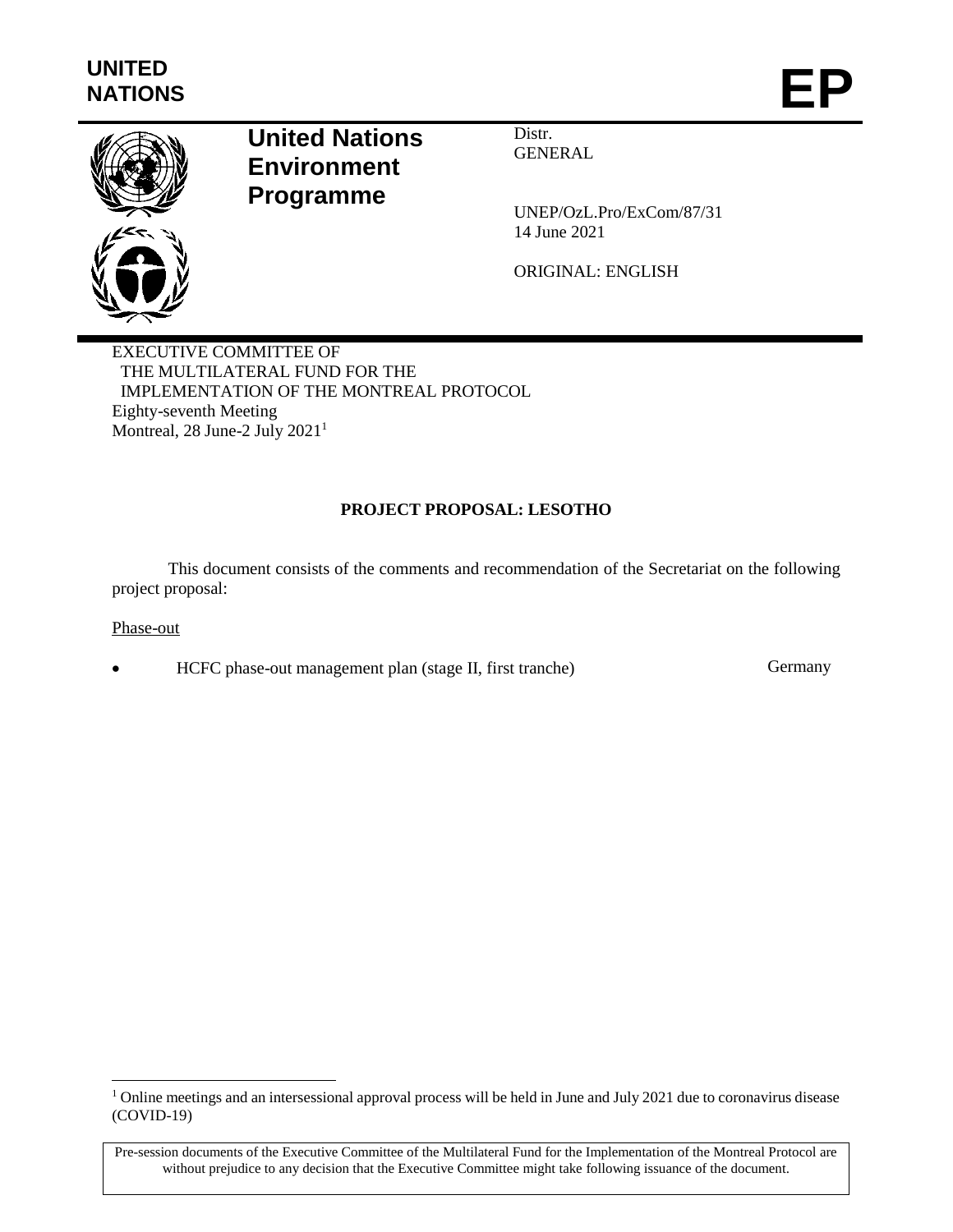# **PROJECT EVALUATION SHEET – MULTI-YEAR PROJECTS**

### **LESOTHO**

| (I) PROJECT TITLE                                         |                   |         |                                                      |                | <b>AGENCY</b>     |                                                    |               |                |               |                   |                   |  |
|-----------------------------------------------------------|-------------------|---------|------------------------------------------------------|----------------|-------------------|----------------------------------------------------|---------------|----------------|---------------|-------------------|-------------------|--|
|                                                           |                   |         | HCFC phase-out plan (stage II)                       |                |                   |                                                    |               | Germany        |               |                   |                   |  |
|                                                           |                   |         |                                                      |                |                   |                                                    |               |                |               |                   |                   |  |
| (II) LATEST ARTICLE 7 DATA (Annex C Group I)              |                   |         |                                                      |                |                   |                                                    | Year: 2020    |                |               | 0.46 (ODP tonnes) |                   |  |
| (III) LATEST COUNTRY PROGRAMME SECTORAL DATA (ODP tonnes) |                   |         |                                                      |                |                   |                                                    |               |                |               |                   | <b>Year: 2020</b> |  |
| Chemical                                                  | Aerosol           | Foam    | Fire                                                 |                | Refrigeration     |                                                    | Solvent       | Process        | Lab           | Total sector      |                   |  |
|                                                           |                   |         | fighting                                             |                |                   |                                                    |               | agent          | use           | consumption       |                   |  |
|                                                           |                   |         |                                                      |                | Manufacturing     | Servicing                                          |               |                |               |                   |                   |  |
| HCFC-22                                                   |                   |         |                                                      |                |                   | 0.46                                               |               |                |               |                   | 0.46              |  |
| (IV) CONSUMPTION DATA (ODP tonnes)                        |                   |         |                                                      |                |                   |                                                    |               |                |               |                   |                   |  |
| 2009 - 2010 baseline:<br>3.50                             |                   |         |                                                      |                |                   | Starting point for sustained aggregate reductions: |               |                |               |                   | 1.54              |  |
|                                                           |                   |         | <b>CONSUMPTION ELIGIBLE FOR FUNDING (ODP tonnes)</b> |                |                   |                                                    |               |                |               |                   |                   |  |
|                                                           | Already approved: |         | 0.54                                                 |                |                   |                                                    | Remaining:    |                |               |                   | 1.00              |  |
| (V) BUSINESS PLAN                                         |                   |         |                                                      |                | 2021              |                                                    | 2022          |                | 2023          |                   | <b>Total</b>      |  |
| Germany                                                   |                   |         | ODS phase-out (ODP tonnes)                           |                | $\Omega$          |                                                    | $\mathbf{0}$  |                |               | $\boldsymbol{0}$  |                   |  |
|                                                           | Funding (US \$)   |         |                                                      |                | 193,230           |                                                    |               | $\overline{0}$ |               |                   | 193,230           |  |
|                                                           |                   |         |                                                      |                |                   |                                                    |               |                |               |                   |                   |  |
| (VI) PROJECT DATA                                         |                   |         |                                                      | 2021           | 2022-<br>2023     | 2024                                               | 2025-<br>2026 | 2027           | 2028-<br>2029 | 2030              | <b>Total</b>      |  |
| Montreal Protocol consumption limits                      |                   |         |                                                      | 2.28           | 2.28              | 2.28                                               | 1.14          | 1.14           | 1.14          | 0.00              | n/a               |  |
| Maximum allowable consumption<br>(ODP tonnes)             |                   |         |                                                      | 1.00           | $\overline{1.00}$ | 1.00                                               | 0.50          | 0.50           | 0.50          | 0.00              | n/a               |  |
| Projects costs<br>requested in                            |                   | Germany | Project<br>costs                                     | 168,900        | $\theta$          | 162,400                                            | $\Omega$      | 91,200         | $\theta$      | 47,500            | 470,000           |  |
| principle (US \$)                                         |                   |         | Support<br>costs                                     | 21,957         | $\theta$          | 21,112                                             | $\theta$      | 11,856         | $\mathbf{0}$  | 6,175             | 61,100            |  |
| Total project costs requested in principle<br>$(US \$     |                   |         | 168,900                                              | $\overline{0}$ | 162,400           | $\Omega$                                           | 91,200        | $\mathbf{0}$   | 47,500        | 470,000           |                   |  |
| Total support costs requested in principle<br>(US \$)     |                   |         | 21,957                                               | $\mathbf{0}$   | 21,112            | $\theta$                                           | 11,856        | $\mathbf{0}$   | 6,175         | 61,100            |                   |  |
| Total funds requested in principle (US \$)                |                   |         |                                                      | 190,857        | $\mathbf{0}$      | 183,512                                            | $\Omega$      | 103,056        | $\theta$      | 53,675            | 531,100           |  |

| (VII) Request for approval of funding for the first tranche (2021) |                                |                       |  |  |  |  |  |  |
|--------------------------------------------------------------------|--------------------------------|-----------------------|--|--|--|--|--|--|
| Agency                                                             | <b>Funds requested (US \$)</b> | Support costs (US \$) |  |  |  |  |  |  |
| Germany                                                            | 168.900                        | 1.957                 |  |  |  |  |  |  |
|                                                                    |                                |                       |  |  |  |  |  |  |

| Coomatomiat's             | $\alpha$ notion        |
|---------------------------|------------------------|
| etariat's recommendation: | In                     |
| . э.                      | uvidual consideration. |
| .                         | .                      |
|                           |                        |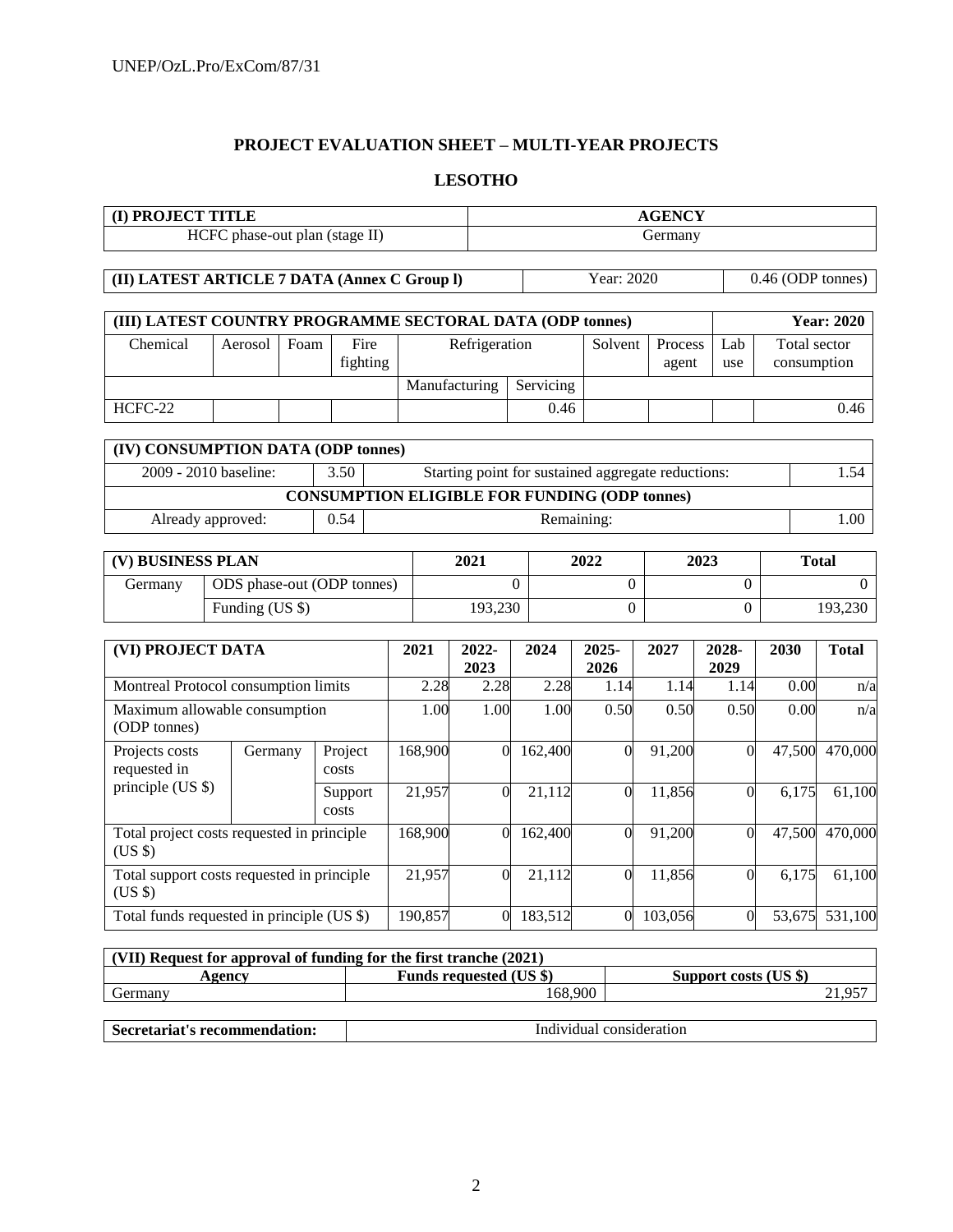### **PROJECT DESCRIPTION**

### **Background**

1. On behalf of the Government of Lesotho, the Government of Germany as the designated implementing agency has submitted a request for stage II of the HCFC phase-out management plan (HPMP), at the amount of US \$470,000, plus agency support costs of US \$61,100, as originally submitted.<sup>2</sup> The implementation of stage II of the HPMP will phase out the remaining consumption of HCFCs by 2030.

2. The first tranche of stage II of the HPMP being requested at this meeting amounts to US \$184,900, plus agency support costs of US \$24,037 for the Government of Germany, as originally submitted.

### **Status of implementation of stage I of the HPMP**

3. Stage I of the HPMP for Lesotho was originally approved at the  $64<sup>th</sup>$  meeting,<sup>3</sup> updated at the  $73<sup>rd</sup>$  meeting<sup>4</sup> and revised at the 80<sup>th</sup> meeting,<sup>5</sup> to meet the 35 per cent reduction from the baseline by 2020, at a total cost of US \$280,000, plus agency support costs to phase out 0.54 ODP tonnes of HCFCs used in the refrigeration and air-conditioning (RAC) servicing sector. The fourth and final tranche of stage I was approved under the intersessional approval process for the  $85<sup>th</sup>$  meeting in May 2020; stage I will be completed by December 2021.

### HCFC consumption

4. The Government of Lesotho reported a consumption of 0.46 ODP tonnes of HCFC in 2020, which is 87 per cent below the HCFC baseline for compliance. The 2016-2020 HCFC consumption is shown in Table 1.

| <b>HCFC</b>               | 2016  | 2017  | 2018  | 2019  | 2020 | <b>Baseline</b> |
|---------------------------|-------|-------|-------|-------|------|-----------------|
| <b>Metric tonnes</b>      |       |       |       |       |      |                 |
| $HCFC-22$                 | 12.77 | 12.69 | 11.45 | 10.27 | 8.34 | 62.70           |
| HCFC-142b*                | 0.07  | 0.08  | 0.01  | 0.00  | 0.00 | 0.00            |
| Total (mt)                | 12.84 | 12.77 | 11.46 | 10.27 | 8.34 | 62.70           |
| <b>ODP</b> tonnes         |       |       |       |       |      |                 |
| $HCFC-22$                 | 0.71  | 0.70  | 0.63  | 0.56  | 0.46 | 3.50            |
| $HCFC-142b*$              | 0.00  | 0.00  | 0.00  | 0.00  | 0.00 | 0.00            |
| <b>Total (ODP tonnes)</b> | 0.71  | 0.70  | 0.63  | 0.56  | 0.46 | 3.50            |

### **Table 1. HCFC consumption in Lesotho (2016-2020 Article 7 data)**

\* A component of R-406A, a refrigerant blend used in cold rooms.

5. The reduction of HCFC consumption is related to a combination of the enforcement of the HCFC import licensing and quota system and implementation of the HPMP activities, including training programmes for technicians and technical assistance provided to the RAC servicing sector, and public awareness and outreach activities. An increase in the imports of HFC-based equipment has also contributed to the reduction of HCFC consumption. In addition, Lesotho imports zero-global-warming potential (GWP) new equipment from South Africa (i.e., R-600a-based domestic refrigerators and display cabinets based on R-600a and R-290).

l

<sup>&</sup>lt;sup>2</sup> As per the letter of 8 March 2021 from Meteorological Services of Lesotho to the Secretariat.

<sup>3</sup> UNEP/OzL.Pro/ExCom/64/53.

<sup>4</sup> Annex XII of document UNEP/OzL.Pro/ExCom/73/62.

 $5$  Annex XXV of document UNEP/OzL.Pro/ExCom/80/59. At the  $80<sup>th</sup>$  meeting, the starting point was revised from 3.50 ODP tonnes to 1.54 ODP tonnes. The funding level associated with stage I should be US \$210,000; the funding adjustment would be made in stage II of the HPMP.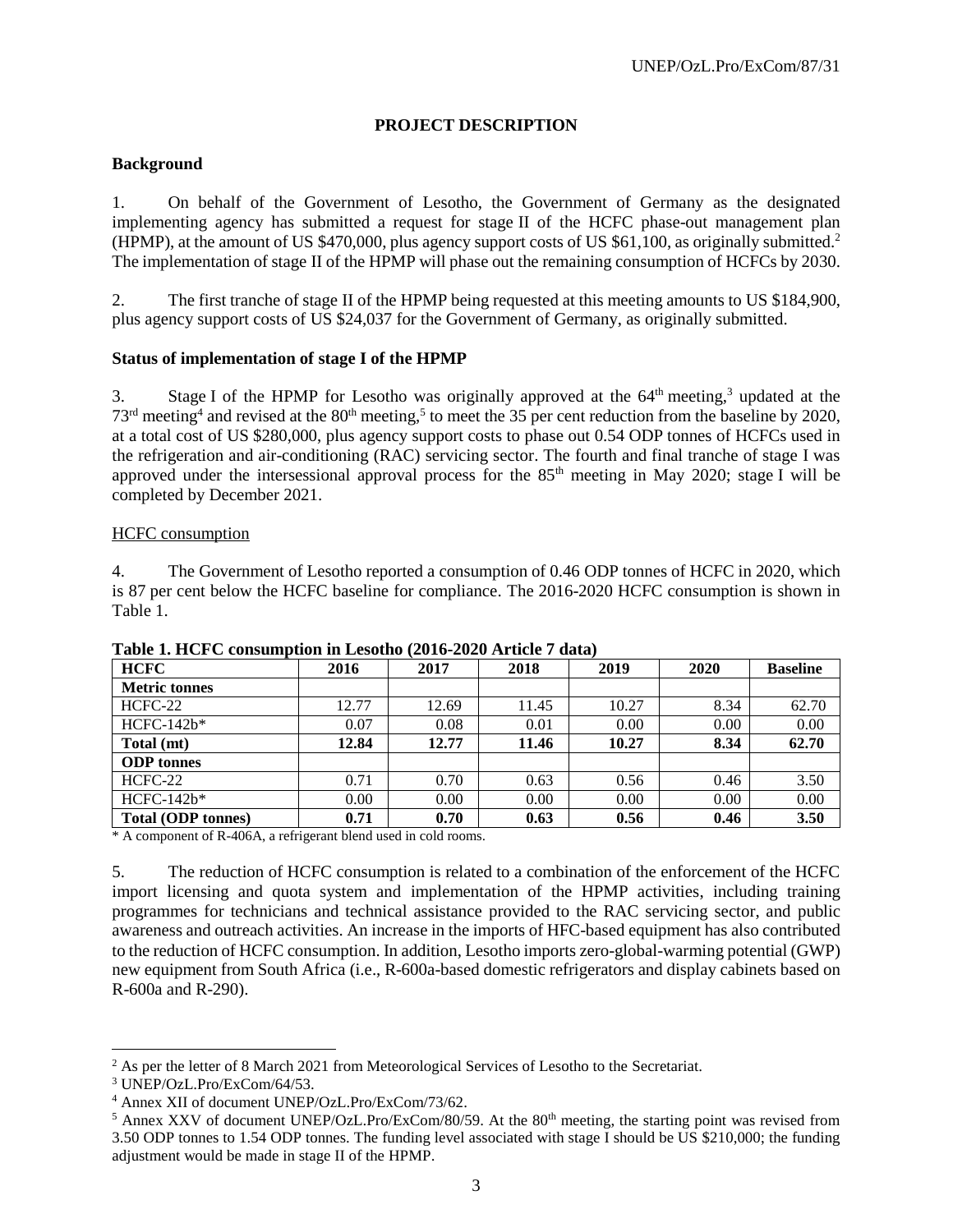### *Country programme (CP) implementation report*

6. The Government of Lesotho reported HCFC sector consumption data under the 2020 CP implementation report which is consistent with the data reported under Article 7 of the Montreal Protocol.

### Status of progress and disbursement

### *Legal framework*

7. The Government of Lesotho continues to enforce the 2012 ODS regulations to control the import and export of ODS. The national ozone unit (NOU) works closely with customs authorities on implementing the licensing and quota system for HCFCs. The HCFC-based equipment is controlled through a system of import authorizations. The regulations also specify applicable penalties for various acts of non-compliance with the ODS regulations in the form of fines, withdrawal/cancellation of business license, and prosecution leading to fines or imprisonment. The Government of Lesotho ratified the Kigali Amendment on 7 October 2019.

#### *Refrigeration servicing sector*

- 8. The main activities that had been carried out include:
	- (a) Twelve customs training programmes for 237 customs officers and customs clearing agents (87 per cent of them are women) on controls and monitoring of HCFCs, including new developments in rules and monitoring relating to illegal trade of controlled substances; and distribution of eight refrigerant identifiers;
	- (b) Five trainers attended certified refrigeration courses, including electrical components of RAC equipment and safe handling of refrigerants in South Africa; three RAC training institutions were provided with a total of six sets of equipment (e.g., two-stage vacuum pump, recovery machine, electronic leak detector, manifold gauges, hydrocarbon-based refrigeration units (R-600a domestic refrigerators and R-290 commercial refrigeration equipment),  $CO_2$ -based beverage cooler including tools for handling  $CO_2$ ); 263 technicians (5 per cent of them are women) were trained on good RAC service practices and safe handling of alternative refrigerants; and, 10 trainers were trained, locally, on the handling of  $CO<sub>2</sub>$  in beverage coolers; and
	- (c) Public awareness campaigns, media awards for national journalists for continuously reporting issues on ozone layer, and a stakeholder workshop held to increase awareness of ozone depletion and the impact of ultraviolet radiation. More than 2,000 people from the general public received information.

### Level of fund disbursement

9. As of January 2021, of the US \$280,000 approved for stage I of the HPMP, US \$261,860 had been disbursed. The balance of US \$18,140 will be disbursed in 2021.

### **Stage II of the HPMP**

### Remaining consumption eligible for funding

10. After deducting 0.54 ODP tonnes of HCFCs associated with stage I of the HPMP, the remaining consumption eligible for funding for complete phase-out in stage II amounts to 1.00 ODP tonnes of HCFC-22.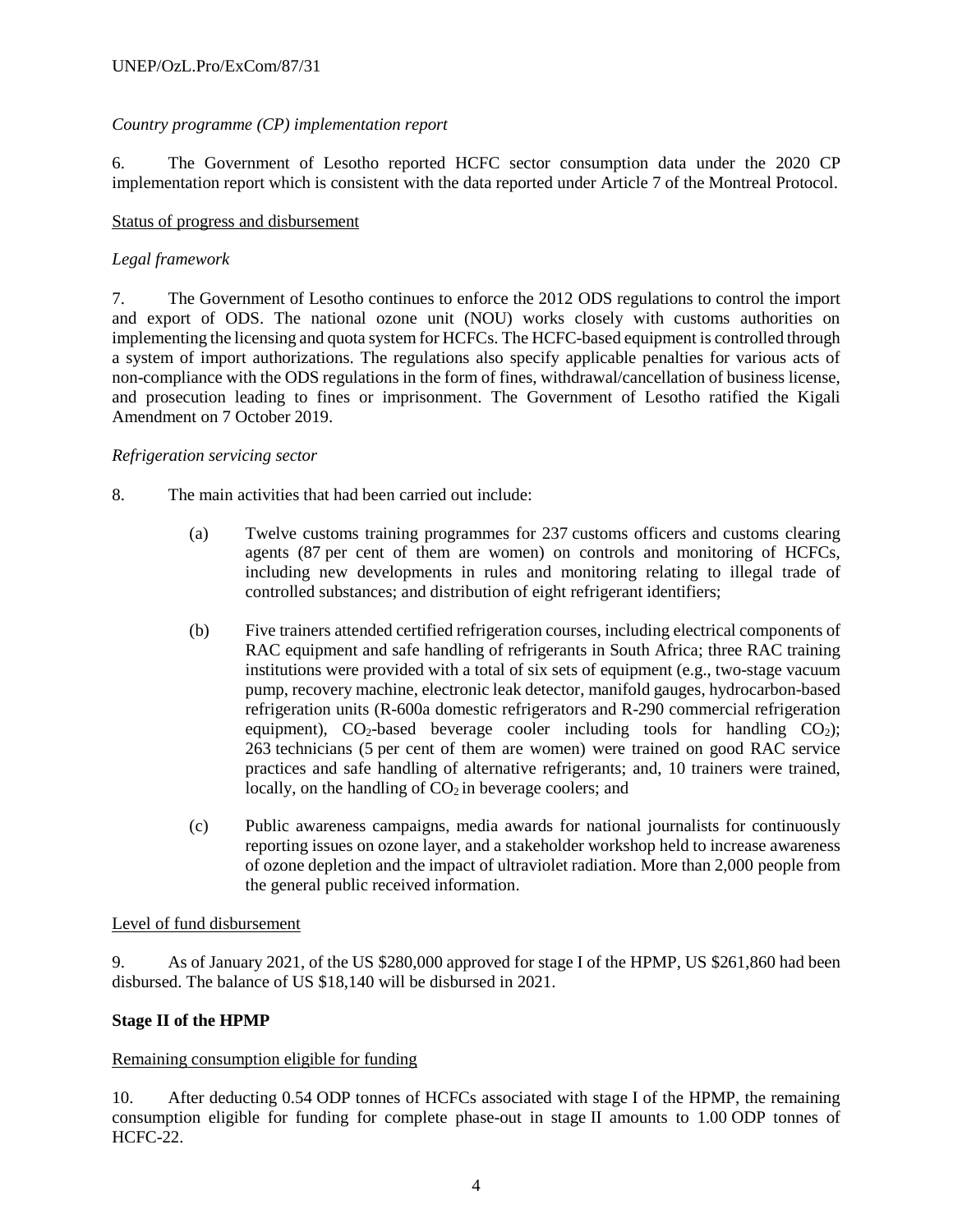### Sector distribution of HCFCs

11. There are approximately 1,000 technicians (473 registered) and 132 registered workshops consuming HCFC-22 to service single splits, larger variable refrigerant volume and packaged air-conditioning (AC) systems, display cabinets, condensing rooms and cold rooms as shown in Table 2. HCFC-22 represents 31.6 per cent, HFC-134a (22.1 per cent), R-410A (18.3 per cent), R-404A (13.3 per cent), and other refrigerants (14.7 per cent). Single splits AC is the predominant equipment using HCFCs; multi splits and variable refrigerant volume AC systems are fewer in the country but are expected to slowly gain popularity. Cold rooms and display cabinets used for food storage, are the predominant HCFC-based commercial refrigeration equipment.

|                                  | Sector/Application    | units  | Number of HCFC bank<br>(mt) | Leakage<br>rate $(\% )$ | Annual<br>consumption<br>(mt) | $%$ annual<br>consumption |
|----------------------------------|-----------------------|--------|-----------------------------|-------------------------|-------------------------------|---------------------------|
| AC (unitary and split Households |                       | 12,000 | 12,000                      | 3                       | 300                           | 2                         |
| systems)                         | Offices, hotels,      | 52,000 | 52,000                      | 8                       | 4,100                         | 38                        |
|                                  | restaurants           |        |                             |                         |                               |                           |
|                                  | Sub-total             | 64,000 | 64,000                      |                         | 4,400                         |                           |
| Commercial                       | Cold rooms            | 3,000  | 15,000                      | 20                      | 3,000                         | 28                        |
| refrigeration                    | Stand-alone equipment | 1,500  | 1,500                       | 40                      | 600                           | 5                         |
|                                  | Sub-total             | 4,500  | 16,500                      |                         | 3,600                         |                           |
| Chillers (AC and                 |                       | 5      | 250                         | 40                      | 100                           |                           |
| industry)                        |                       |        |                             |                         |                               |                           |
| AC and heat pumps                |                       | 2,500  | 17,500                      | 16                      | 2,800                         | 26                        |
| (multi-splits)                   |                       |        |                             |                         |                               |                           |
| <b>Total</b>                     |                       | 71,005 | 98,250                      |                         | 10,900                        | <b>100</b>                |

**Table 2. Estimation of demand for HCFC-22 in the RAC servicing sector in Lesotho**

### Phase-out strategy in stage II of the HPMP

12. Stage II of the HPMP aims to achieve 71 per cent reduction from the HCFC baseline consumption by 2021, 86 per cent by 2025 and 100 per cent by 2030. Stage II has been designed based on the experience gained during the implementation of the previous stage and will focus on strengthening the HCFC licensing and quota system, promoting the transition to low-GWP technologies in the RAC sector. The main components are enforcement of the ODS regulations, training of RAC technicians on the safe use of new technologies, providing equipment to training institutes, establishing a certification scheme for technicians, implementing a recovery and recycling (R&R) scheme, retrofit/replacement incentive, and public awareness outreach on alternative technologies.

### Proposed activities in stage II of the HPMP

 $\overline{a}$ 

- 13. Stage II proposes the following activities:
	- (a) Enforcement of ODS regulations: Training of 200 customs officers on identification and control of ODS and RAC equipment, purchase of four refrigerant identifiers, technical assistance for training the trainers on detection of ODS illegal trade (US \$61,000);
	- (b) Assistance to RAC servicing sector: Four trainers to be certified on good refrigeration practices and safe handling of flammable refrigerants in South Africa, training of 360 RAC technicians on best refrigeration practices and safe handling of flammable refrigerants; purchase of training equipment<sup>6</sup> for four institutions; adoption of standards on the operation

<sup>6</sup> Vacuum pumps and gauges, digital manifold gauges, digital scales, multimeters, leak detectors, complete brazing kits, nitrogen cylinders and regulators are some of the items requested by the institutions.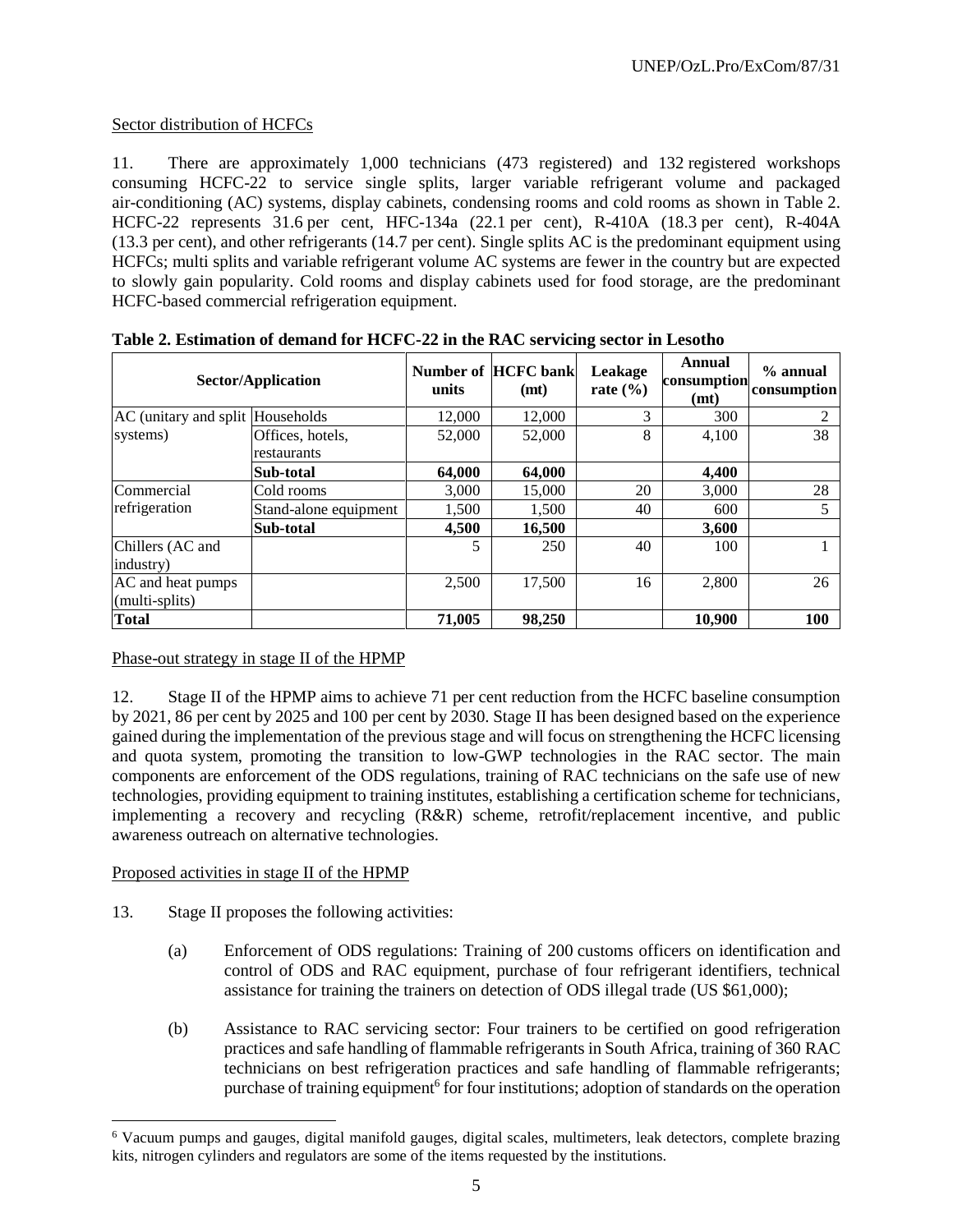of RAC equipment based on flammable refrigerants; upgrading of the RAC training curriculum<sup>7</sup> according to the certification scheme; conducting information campaigns to encourage technicians to register with the Lesotho RAC Association; establishing a mandatory certification scheme for RAC technician by 31 December 2023; identifying a mechanism to certify unskilled technicians based on their knowledge and experience in order to obtain their license and enabling the initial certification of 100 RAC technicians; and hiring technical experts to support the development of the certification scheme and upgrade the RAC training curriculum (US \$250,000);

- (c) R&R scheme: hiring technical experts for providing support in developing the R&R scheme; enforcing the mandatory registration and proper recordkeeping of imports of RAC equipment, and recording and reporting the amounts of refrigerants recovered; organizing one workshop for 30 participants to discuss the implementation modalities of the R&R scheme; delivering 10 portable recovery units, 20 recovery cylinders, and one unit of recycling equipment (US \$36,000);
- (d) Incentive scheme: One stakeholder workshop to develop the criteria for provision of cash incentive for end-users to encourage uptake of low-GWP technology; designing and implementing the incentive scheme at 50 installations, (where feasible and possible, to replace or retrofit/drop-in<sup>8</sup> equipment, with preference for replacement); hiring a technical expert to advice on the implementation of the scheme (US \$58,000); and
- (e) Public awareness-raising activities on the phase-out of HCFCs, licensing requirements, new environment and climate-friendly technologies and equipment available on the market, through advertisement on local media and awareness workshops for main stakeholders (US \$15,000).

### *Project implementation and monitoring*

14. The system established under stage I of the HPMP will continue into stage II, where the NOU will monitor activities, report progress, and work with stakeholders to phase out HCFCs. The cost of those activities amounts to US 50,000 for stage II.

### *Gender policy implementation<sup>9</sup>*

15. In line with decision 84/92(d), the Government of Lesotho will encourage the full engagement of women in various activities to be implemented under stage II. The NOU will support the collection of gender-disaggregated data, engage stakeholders in considering gender issues, and seek their input to identify barriers, define specific indicators, and design effective responses, and target indicators will be established.

#### Total cost of stage II of the HPMP

l

16. The total cost of stage II of the HPMP for Lesotho has been estimated at US \$470,000 (plus agency support costs), as originally submitted for achieving the complete phase-out of HCFC consumption, in accordance with decision  $74/50(c)(xii)$  taking into account the funding adjustment of stage I. The

<sup>7</sup> Once the curriculum is adopted by vocational schools, the future RAC technicians will be graduating with appropriate skills, know-how and certified.

<sup>&</sup>lt;sup>8</sup> The project proposal indicated that the country is fully aware that retrofitting or drop-ins with hydrocarbons or other natural refrigerants is not recommended or encouraged and that all responsibility and liability will lie with the country.

<sup>9</sup> Decision 84/92(d) requested bilateral and implementing agencies to apply the operational policy on gender mainstreaming throughout the project cycle.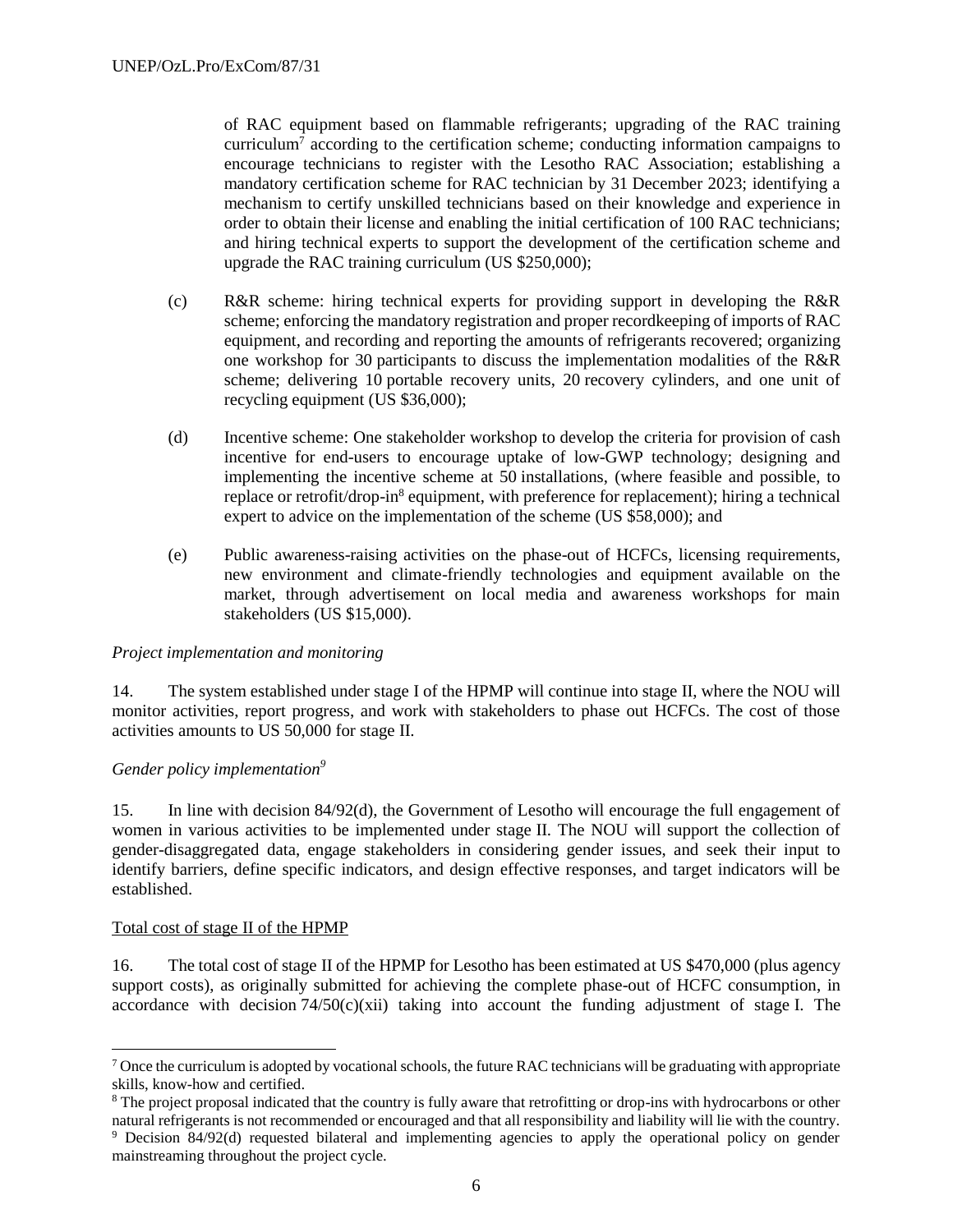Government commits to reduce by 71 per cent its HCFC baseline consumption by 2021, 86 per cent by 2025 and a 100 per cent by 2030.

Activities planned for the first tranche of stage II

17. The first funding tranche of stage II of the HPMP, at the amount of US \$184,900, will be implemented between September 2021 and December 2024 and will include the following activities:

- (a) Enforcement of ODS regulations: training of 80 customs officers, purchase of one ODS identifier, and implementing technical assistance activities for training the trainers on detection of ODS illegal trade (US \$22,900);
- (b) Assistance to RAC servicing industry: train two trainers to be certified in good refrigeration practices and safe handling of refrigerants in South Africa; technical training of 150 technicians; purchase training equipment for four training institutions; adopting standards on the operation of RAC equipment based on flammable refrigerants; upgrading the RAC training curriculum to standardize the education according to the certification scheme; conducting information campaigns to encourage the technicians to register with the Lesotho RAC association; establishing a mandatory certification scheme for RAC technicians by 31 December 2023; identifying a mechanism to certify unskilled technicians based on their knowledge and experience in order to obtain their license and enabling the initial certification of 40 RAC technicians and hiring technical experts to support the development of the certification scheme and upgrade the RAC training curriculum (US \$117,000);
- (c) R&R scheme: hiring an expert to provide technical support in the developing the R&R scheme; enforcing the mandatory registration and proper recordkeeping of imports of RAC equipment, and declaration of refrigerants recovered; organizing a workshop for 30 participants to discuss the implementation modalities of the R&R scheme, delivering five recovery units, 10 recovery cylinders and one unit of recycling equipment (US \$26,000);
- (d) Public awareness and outreach on the phase-out of HCFCs, licensing requirements, new environment and climate-friendly technologies and equipment available on the market, through advertisement on local media and awareness workshops for main stakeholders (US \$4,000); and
- (e) Project monitoring and support (US \$10,000 for monitoring activities, coordinating efforts, and possibly hiring support; and US \$5,000 for travel).

### **SECRETARIAT'S COMMENTS AND RECOMMENDATION**

### **COMMENTS**

18. The Secretariat reviewed stage II of the HPMP in light of stage I, the policies and guidelines of the Multilateral Fund, including the criteria for funding HCFC phase-out in the consumption sector for stage II of HPMPs (decision 74/50), and the 2021-2023 business plan of the Multilateral Fund.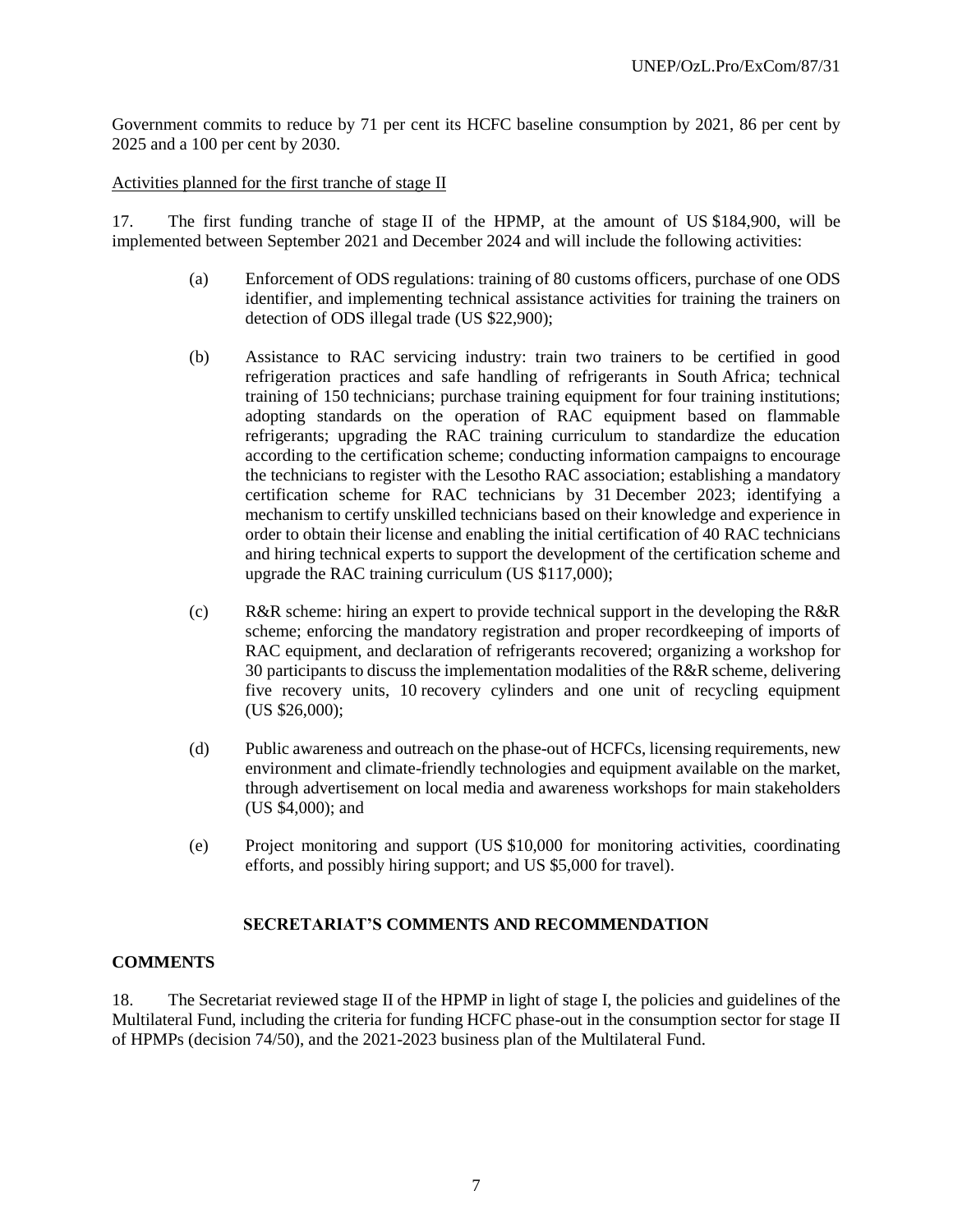### Overarching strategy

19. The Government of Lesotho proposes meeting the 100 per cent reduction of its HCFC baseline consumption by 2030 and maintaining a maximum annual consumption of HCFC from 2030 to 2040 consistent with Article 5, paragraph 8 ter(e)(i) of the Montreal Protocol. <sup>10</sup> The Government further commits to continue establishing strict criteria within its licensing system to monitor the levels of import and the uses of HCFC during that period to ensure that they are limited to the conditions set by the Montreal Protocol.

20. In line with decision 86/51, on this matter, to allow for consideration of the final tranche of stage II of the HPMP, the Government of Lesotho agreed to submit a detailed description of the regulatory and policy framework in place to implement measures to ensure that HCFC consumption will comply with paragraph 8 ter(e)(i) of Article 5 of the Montreal Protocol for the 2030-2040 period, and the expected annual HCFC consumption in Lesotho for the 2030-2040 period.

### Regulations to support HCFC phase-out

21. Currently, the Government is issuing fewer individual import permits for HCFC-based equipment to limit the import of such equipment. The Secretariat discussed with the Government of Germany the possibility that the Government of Lesotho bans the import of RAC equipment. In response, it was indicated that authorizing the equipment imports on a case-by-case basis was the selected approach. The Secretariat suggested the possibility of prohibiting at least the second-hand equipment given that the old equipment requires servicing more frequently. The Government of Germany said it would discuss this with the Government of Lesotho. As of the writing of this document, the response is still pending.

### Technical and cost related issues

l

22. The Secretariat suggested that the Government of Germany assists the country in developing a business model on the refrigerant R&R scheme for demonstrating its technical feasibility in terms of the amounts of HCFCs to be recovered and reused, its financial viability, and modalities for operating such scheme; and to submit the request for the R&R scheme under a future tranche, once its feasibility and sustainability have been demonstrated. In case the R&R scheme would not be viable, other phase-out activities would be proposed. Subsequently, the Government accepted this approach; the corresponding budget for the R&R equipment (i.e., US \$16,000) was moved from the first to the second tranche, and the remaining US \$10,000 will be used for the development of the R&R scheme, enforcing the mandatory registration and record keeping of imports of RAC equipment and recording/reporting refrigerants recovered, and organizing one workshop to discuss the implementation modalities of the R&R scheme.

23. HCFC alternatives (mainly based on HFC refrigerants) have entered the Lesotho market, and their import/consumption has gradually increased over the years. Although the prices of HFC refrigerants are still higher than HCFC-22, the market has been quickly shifting due to the availability of new HFC-based and HC-based RAC equipment from South Africa. However, some owners of HCFC-based equipment might challenge the replacement of all their functional equipment. The incentive scheme proposed under stage II is aimed to support the owners of those equipment to adopt low-GWP alternative equipment.

<sup>&</sup>lt;sup>10</sup> HCFC consumption may exceed zero in any year so long as the sum of its calculated levels of consumption over the ten-year period from 1 January 2030 to 1 January 2040 divided by 10, does not exceed 2.5 per cent of the HCFC baseline, and provided that such consumption is restricted to the servicing of RAC equipment existing on 1 January 2030. Other applications where HCFCs can be used include the servicing of fire suppression and fire protection equipment existing on 1 January 2030; solvent applications in rocket-engine manufacturing; and topical medical aerosol applications for the specialized treatment of burns.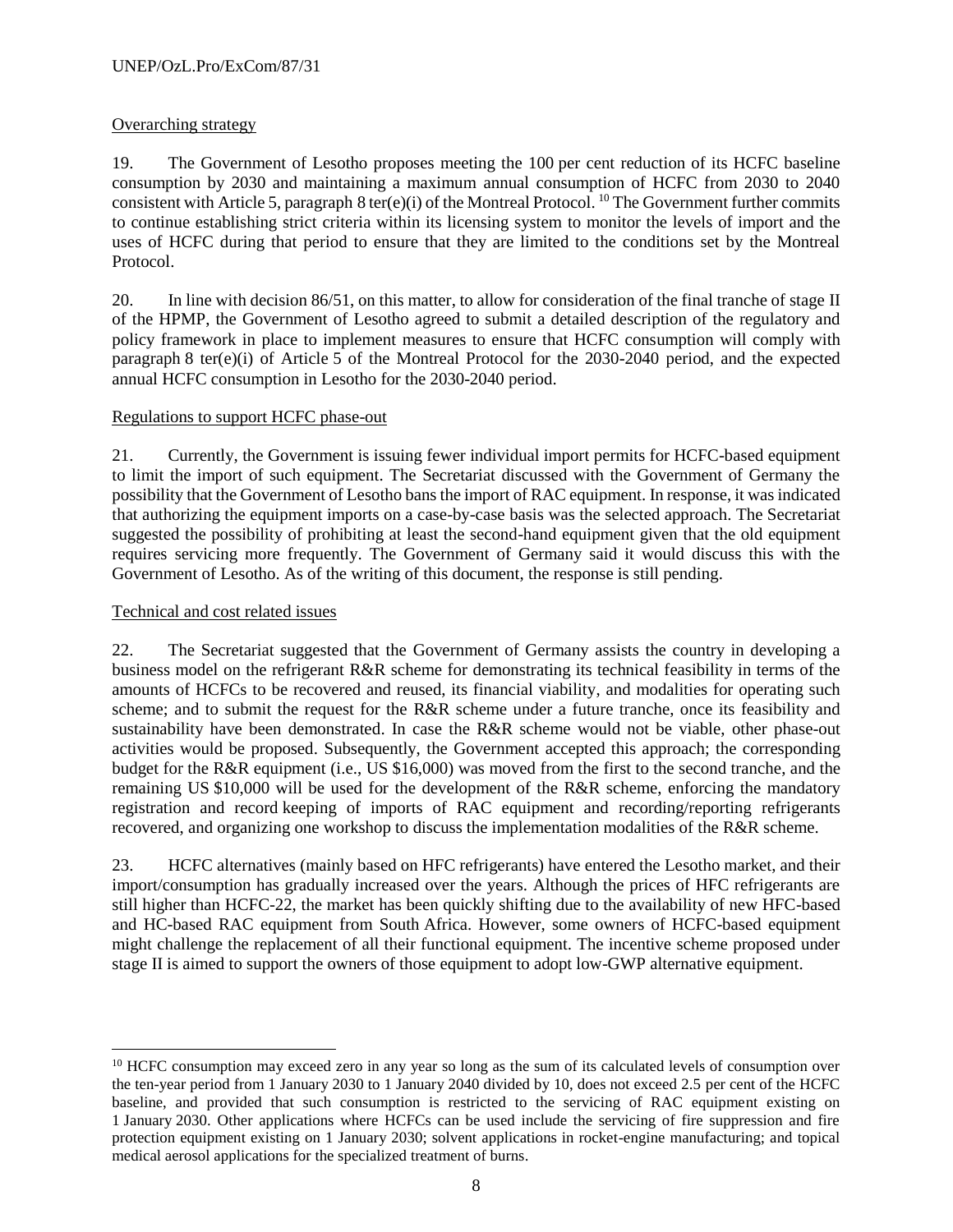24. Concerning the incentive scheme to retrofit/replace HCFC-based equipment with low-GWP alternatives and technical assistance to end-users, the Secretariat asked for information on the enabling conditions (including market and regulatory framework), ensuring a sustained replacement of HCFC technology by a low-GWP technology. The Secretariat also recalled decisions 72/41, 72/17, and 73/34. In response, the Government of Germany informed that the adoption of safety standards allowing RAC equipment to operate based on flammable refrigerants is expected by December 2022. The Government of Germany explained that HFC-134a is the second most used refrigerant; given that low-GWP technologies are not available locally except in small refrigeration systems (domestic and stand-alone commercial equipment), the incentive scheme is to demonstrate options for replacing or retrofitting cold rooms/condensing units and display cabinets. The Secretariat advised that when submitting the second tranche, detailed information would be required on the planned retrofit/replacement incentive scheme in full compliance with all the requirements of decision 84/84.

### Total project cost

25. The total cost for stage II of the HPMP amounts to US \$470,000, based on decision  $74/50(c)(xii)$ (i.e., US \$750,000 for the total phase-out minus US \$280,000 that had been approved for the 35 per cent reduction in 2020).

26. The Secretariat also discussed with the Government of Germany the proposed tranche distribution for stage II noting the importance of ensuring a balanced distribution according to the needs of the country. Based on these consultations, a revised tranche distribution was agreed, as shown in Table 3.

| Funding (US \$) | 2021    | 2022-2023 | 2024    | 2025-2026 | 2027   | 2028-2029 | 2030   |
|-----------------|---------|-----------|---------|-----------|--------|-----------|--------|
| As submitted    | 184.900 |           | 146,400 |           | 91.200 |           | 47.500 |
| Revised         | 168,900 |           | 162.400 |           | 91,200 |           | 47,500 |

**Table 3. Revised funding tranche distribution for stage II of the HPMP for Lesotho**

27. The change of funding for the first tranche was agreed for the R&R scheme, which resulted as follows: assessing the current R&R activities, hiring technical experts for providing support in the developing of the R&R scheme, enforcing the mandatory registration and proper record keeping of imports of RAC equipment and declaration of refrigerants recovered, organizing one workshop to discuss the implementation modalities of the R&R scheme, and developing the business model to be submitted together with the second tranche (US \$10,000).

### Impact on the climate

28. The proposed activities in the servicing sector, which include better containment of refrigerants through training and provision of equipment, will reduce the amount of HCFC-22 used for RAC servicing. Each kilogramme of HCFC-22 not emitted due to better refrigeration practices results in savings of approximately  $1.8 \text{ CO}_2$ -equivalent tonnes. Although a calculation of the impact on the climate was not included in the HPMP, the activities planned by Lesotho, including its efforts to promote low-GWP alternatives, as well as refrigerant recovery and reuse, and certification of technicians indicate that the implementation of the HPMP will reduce the emission of refrigerants into the atmosphere, resulting in climate benefits.

### **Co-financing**

29. The Government of Lesotho will continue providing in-kind support and through endeavours such as the provision of staff, venues, and logistical support. Furthermore, the Government expects contributions towards co-financing from private enterprises participating in the incentive scheme to retrofit/replace their HCFC-based equipment with low-GWP alternatives.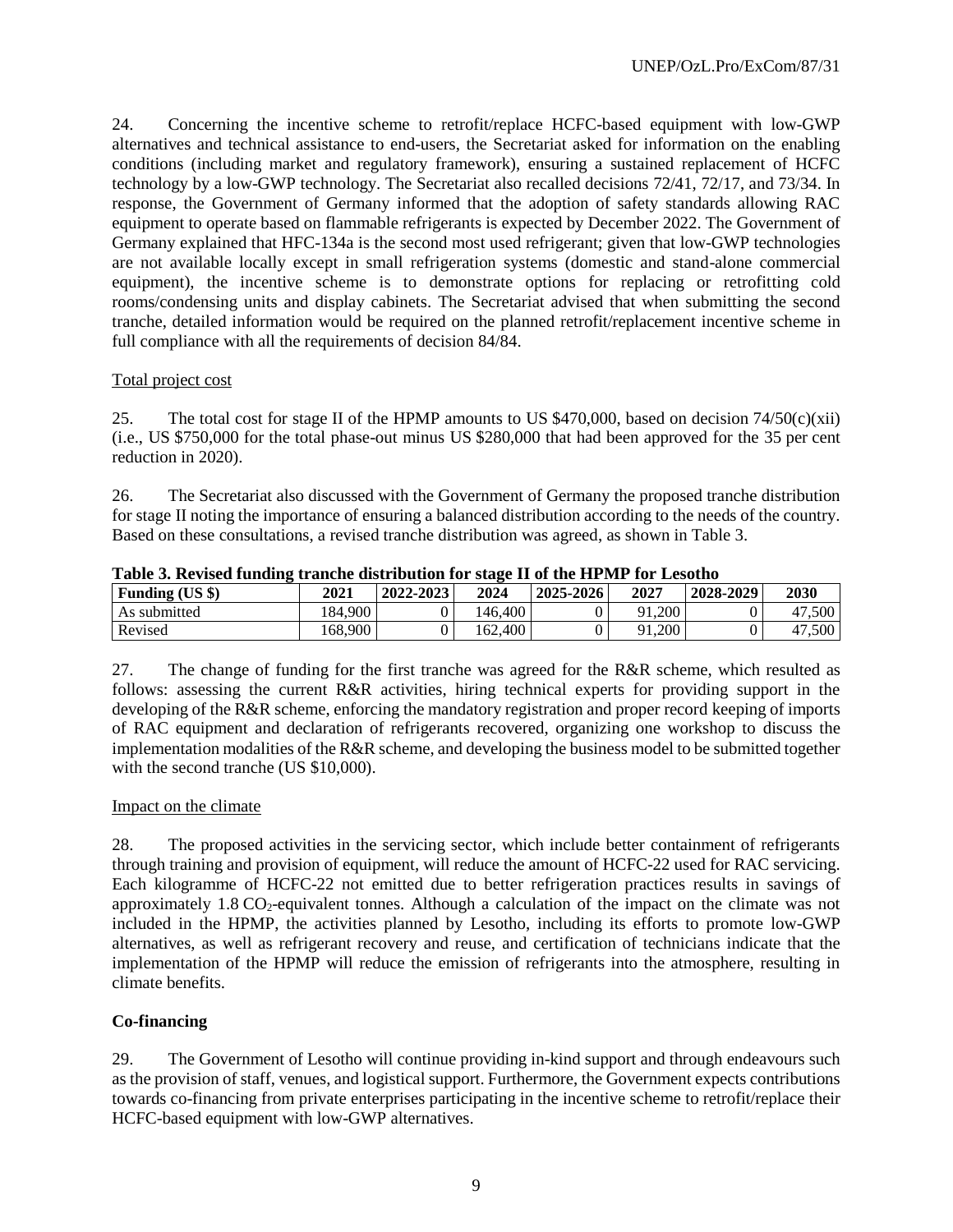### **2021-2023 draft business plan of the Multilateral Fund**

30. The Government of Germany is requesting US \$470,000, plus agency support costs, for the implementation of stage II of the HPMP for Lesotho. The total requested value of US \$190,857, including agency support costs for the period of 2021–2023, is US \$2,373 below the amount in the business plan.

### **Draft Agreement**

31. A draft Agreement between the Government of Lesotho and the Executive Committee for the phase-out of HCFCs in stage II of the HPMP is contained in Annex I to the present document.

### **RECOMMENDATION**

- 32. The Executive Committee may wish to consider:
	- (a) Approving, in principle, stage II of the HCFC phase-out management plan (HPMP) for Lesotho for the period from 2021 to 2030 for the complete phase-out of HCFC consumption, in the amount of US \$470,000, plus agency support costs of US \$61,100 for the Government of Germany, on the understanding that no more funding from the Multilateral Fund would be provided for the phase-out of HCFCs;
	- (b) Noting the commitments of the Government of Lesotho:
		- (i) To achieve 71 per cent reduction from the HCFC baseline consumption by 2021, 86 per cent by 2025 and phase out HCFCs completely by 1 January 2030 and only authorize the import of HCFCs for a servicing tail between 2030 and 2040, where required, consistent with the provisions of the Montreal Protocol;
		- (ii) To adopt safety standards for flammable refrigerants by 31 December 2022;
		- (iii) To establish a mandatory certification of technicians by 31 December 2023.
	- (c) Deducting 1.00 ODP tonne of HCFCs from the remaining HCFC consumption eligible for funding;
	- (d) Approving the draft Agreement between the Government of Lesotho and the Executive Committee for the reduction in consumption of HCFCs, in accordance with stage II of the HPMP, contained in Annex I to the present document;
	- (e) That, to allow for consideration of the final tranche of its HPMP, the Government of Lesotho should submit:
		- (i) A detailed description of the regulatory and policy framework in place to implement measures to ensure that HCFC consumption was in compliance with paragraph 8 ter(e)(i) of Article 5 of the Montreal Protocol for the period 2030-2040;
		- (ii) The expected annual HCFC consumption in Lesotho for the period 2030-2040; and
	- (f) Approving the first tranche of stage II of the HPMP for Lesotho, and the corresponding tranche implementation plan, in the amount of US \$168,900, plus agency support costs of US \$21,957 for the Government of Germany.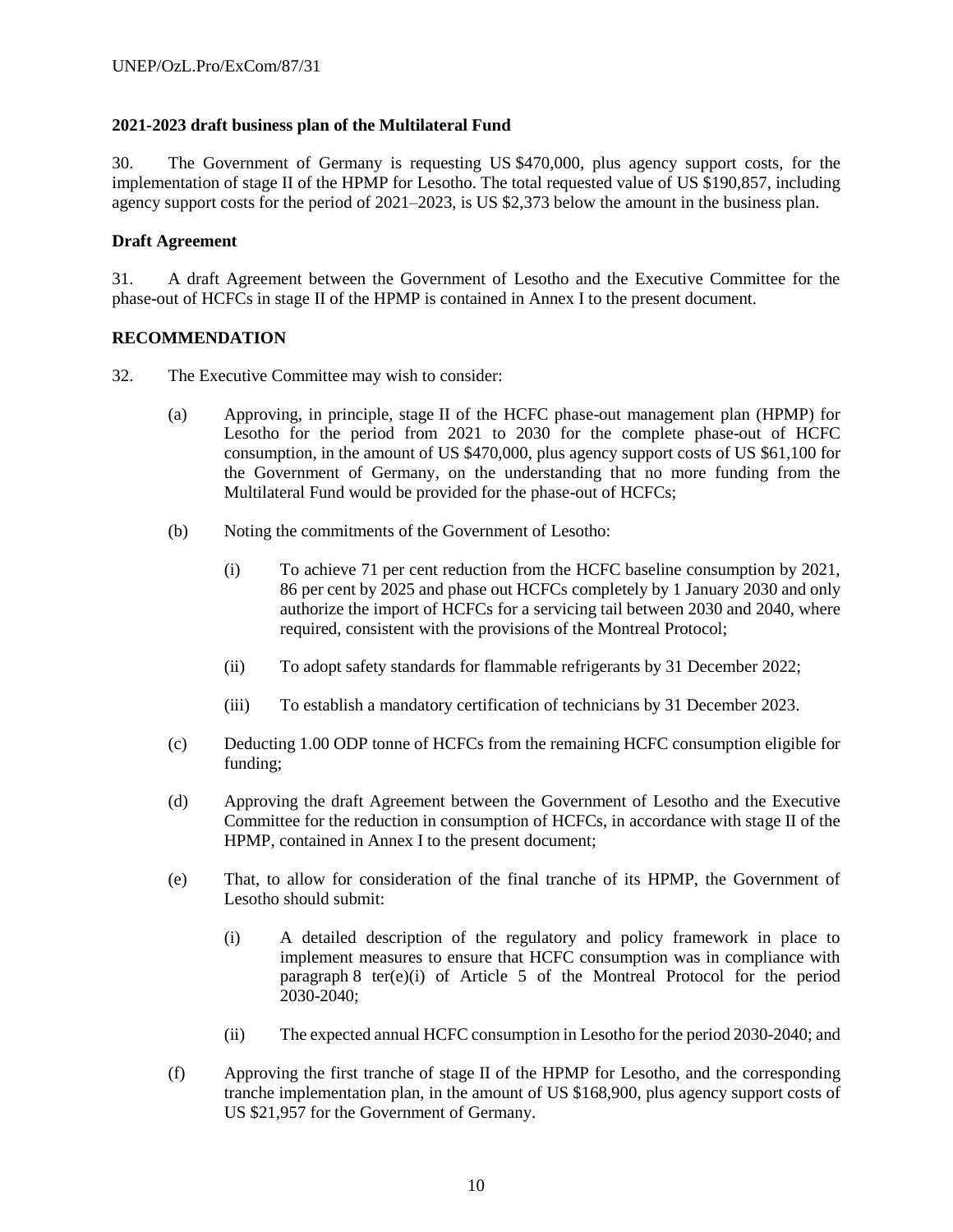### **Annex I**

### **DRAFT AGREEMENT BETWEEN THE GOVERNMENT OF LESOTHO AND THE EXECUTIVE COMMITTEE OF THE MULTILATERAL FUND FOR THE REDUCTION IN CONSUMPTION OF HYDROCHLOROFLUOROCARBONS IN ACCORDANCE WITH STAGE II OF THE HCFC PHASE-OUT MANAGEMENT PLAN**

### **Purpose**

1. This Agreement represents the understanding of the Government of Lesotho (the "Country") and the Executive Committee with respect to the reduction of controlled use of the ozone depleting substances (ODS) set out in Appendix 1-A ("The Substances") to a sustained level of zero ODP tonnes by 1 January 2030, in compliance with Montreal Protocol schedule.

2. The Country agrees to meet the annual consumption limits of the Substances as set out in row 1.2 of Appendix 2-A ("The Targets, and Funding") in this Agreement as well as in the Montreal Protocol reduction schedule for all Substances mentioned in Appendix 1-A. The Country accepts that, by its acceptance of this Agreement and performance by the Executive Committee of its funding obligations described in paragraph 3, it is precluded from applying for or receiving further funding from the Multilateral Fund in respect to any consumption of the Substances that exceeds the level defined in row 1.2 of Appendix 2-A as the final reduction step under this Agreement for all of the Substances specified in Appendix 1-A, and in respect to any consumption of each of the Substances that exceeds the level defined in row 4.1.3 (remaining consumption eligible for funding).

3. Subject to compliance by the Country with its obligations set out in this Agreement, the Executive Committee agrees, in principle, to provide the funding set out in row 3.1 of Appendix 2-A to the Country. The Executive Committee will, in principle, provide this funding at the Executive Committee meetings specified in Appendix 3-A ("Funding Approval Schedule").

4. The Country agrees to implement this Agreement in accordance with the stage II of the HCFC phase-out management plan (HPMP) approved ("the Plan"). In accordance with sub-paragraph 5(b) of this Agreement, the Country will accept independent verification of the achievement of the annual consumption limits of the Substances as set out in row 1.2 of Appendix 2-A of this Agreement. The aforementioned verification will be commissioned by the relevant bilateral or implementing agency.

### **Conditions for funding release**

5. The Executive Committee will only provide the Funding in accordance with the Funding Approval Schedule when the Country satisfies the following conditions at least eight weeks in advance of the applicable Executive Committee meeting set out in the Funding Approval Schedule:

- (a) That the Country has met the Targets set out in row 1.2 of Appendix 2-A for all relevant years. Relevant years are all years since the year in which this Agreement was approved. Years for which there are no due country programme implementation reports at the date of the Executive Committee meeting at which the funding request is being presented are exempted;
- (b) That the meeting of these Targets has been independently verified for all relevant years, unless the Executive Committee decided that such verification would not be required;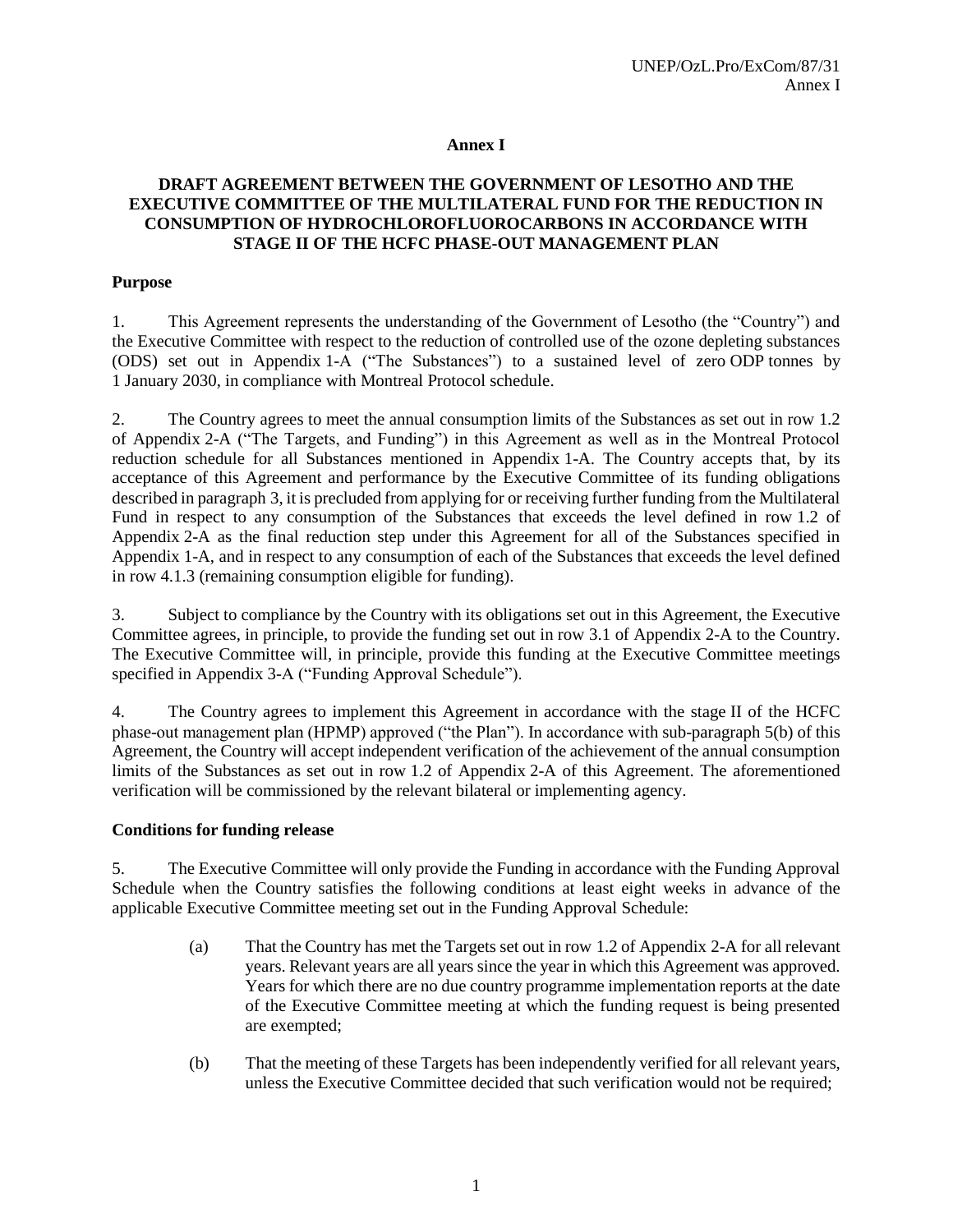- (c) That the Country had submitted a Tranche Implementation Report in the form of Appendix 4-A ("Format of Tranche Implementation Reports and Plans") covering each previous calendar year; that it had achieved a significant level of implementation of activities initiated with previously approved tranches; and that the rate of disbursement of funding available from the previously approved tranche was more than 20 per cent; and
- (d) That the Country has submitted a Tranche Implementation Plan in the form of Appendix 4-A covering each calendar year until and including the year for which the funding schedule foresees the submission of the next tranche or, in case of the final tranche, until completion of all activities foreseen.

### **Monitoring**

6. The Country will ensure that it conducts accurate monitoring of its activities under this Agreement. The institutions set out in Appendix 5-A ("Monitoring Institutions and Roles") will monitor and report on implementation of the activities in the previous Tranche Implementation Plans in accordance with their roles and responsibilities set out in the same appendix.

### **Flexibility in the reallocation of funds**

7. The Executive Committee agrees that the Country may have the flexibility to reallocate part or all of the approved funds, according to the evolving circumstances to achieve the smoothest reduction of consumption and phase-out of the Substances specified in Appendix 1-A:

- (a) Reallocations categorized as major changes must be documented in advance either in a Tranche Implementation Plan as foreseen in sub-paragraph 5(d) above, or as a revision to an existing Tranche Implementation Plan to be submitted eight weeks prior to any meeting of the Executive Committee, for its approval. Major changes would relate to:
	- (i) Issues potentially concerning the rules and policies of the Multilateral Fund;
	- (ii) Changes which would modify any clause of this Agreement;
	- (iii) Changes in the annual levels of funding allocated to individual bilateral or implementing agencies for the different tranches;
	- (iv) Provision of funding for activities not included in the current endorsed Tranche Implementation Plan, or removal of an activity in the Tranche Implementation Plan, with a cost greater than 30 per cent of the total cost of the last approved tranche; and
	- (v) Changes in alternative technologies, on the understanding that any submission for such a request would identify the associated incremental costs, the potential impact to the climate, and any differences in ODP tonnes to be phased out if applicable, as well as confirm that the Country agrees that potential savings related to the change of technology would decrease the overall funding level under this Agreement accordingly;
- (b) Reallocations not categorized as major changes may be incorporated in the approved Tranche Implementation Plan, under implementation at the time, and reported to the Executive Committee in the subsequent Tranche Implementation Report; and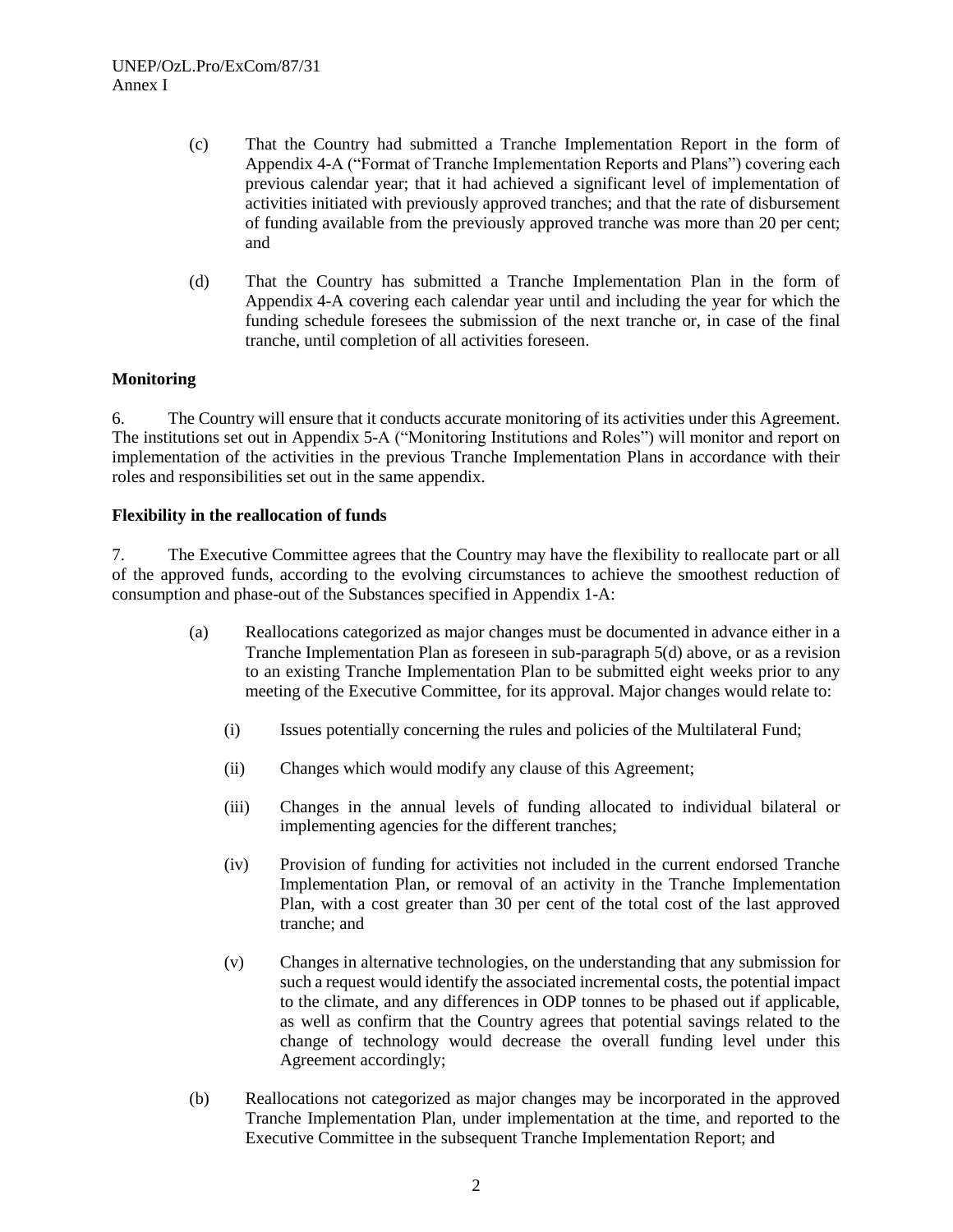(c) Any remaining funds held by the bilateral or implementing agencies or the Country under the Plan will be returned to the Multilateral Fund upon completion of the last tranche foreseen under this Agreement.

### **Considerations for the refrigeration servicing sector**

8. Specific attention will be paid to the execution of the activities in the refrigeration servicing sector included in the Plan, in particular:

- (a) The Country would use the flexibility available under this Agreement to address specific needs that might arise during project implementation; and
- (b) The Country and relevant bilateral and/or implementing agencies would take into consideration relevant decisions on the refrigeration servicing sector during the implementation of the Plan.

### **Bilateral and implementing agencies**

9. The Country agrees to assume overall responsibility for the management and implementation of this Agreement and of all activities undertaken by it or on its behalf to fulfil the obligations under this Agreement. The Government of Germany has agreed to be the lead implementing agency (the "Lead IA") in respect of the Country's activities under this Agreement. The Country agrees to evaluations, which might be carried out under the monitoring and evaluation work programmes of the Multilateral Fund or under the evaluation programme of the Lead IA taking part in this Agreement.

10. The Lead IA will be responsible for ensuring co-ordinated planning, implementation and reporting of all activities under this Agreement, including but not limited to independent verification as per sub-paragraph 5(b). The role of the Lead IA is contained in Appendix 6-A. The Executive Committee agrees, in principle, to provide the Lead IA with the fees set out in row 2.2 of Appendix 2-A.

### **Non-compliance with the Agreement**

11. Should the Country, for any reason, not meet the Targets for the elimination of the Substances set out in row 1.2 of Appendix 2-A or otherwise does not comply with this Agreement, then the Country agrees that it will not be entitled to the Funding in accordance with the Funding Approval Schedule. At the discretion of the Executive Committee, funding will be reinstated according to a revised Funding Approval Schedule determined by the Executive Committee after the Country has demonstrated that it has satisfied all of its obligations that were due to be met prior to receipt of the next tranche of funding under the Funding Approval Schedule. The Country acknowledges that the Executive Committee may reduce the amount of the Funding by the amount set out in Appendix 7-A ("Reductions in Funding for Failure to Comply") in respect of each ODP kg of reductions in consumption not achieved in any one year. The Executive Committee will discuss each specific case in which the Country did not comply with this Agreement, and take related decisions. Once decisions are taken, the specific case of non-compliance with this Agreement will not be an impediment for the provision of funding for future tranches as per paragraph 5 above.

12. The Funding of this Agreement will not be modified on the basis of any future Executive Committee decisions that may affect the funding of any other consumption sector projects or any other related activities in the Country.

13. The Country will comply with any reasonable request of the Executive Committee and the Lead IA to facilitate implementation of this Agreement. In particular, it will provide the Lead IA with access to the information necessary to verify compliance with this Agreement.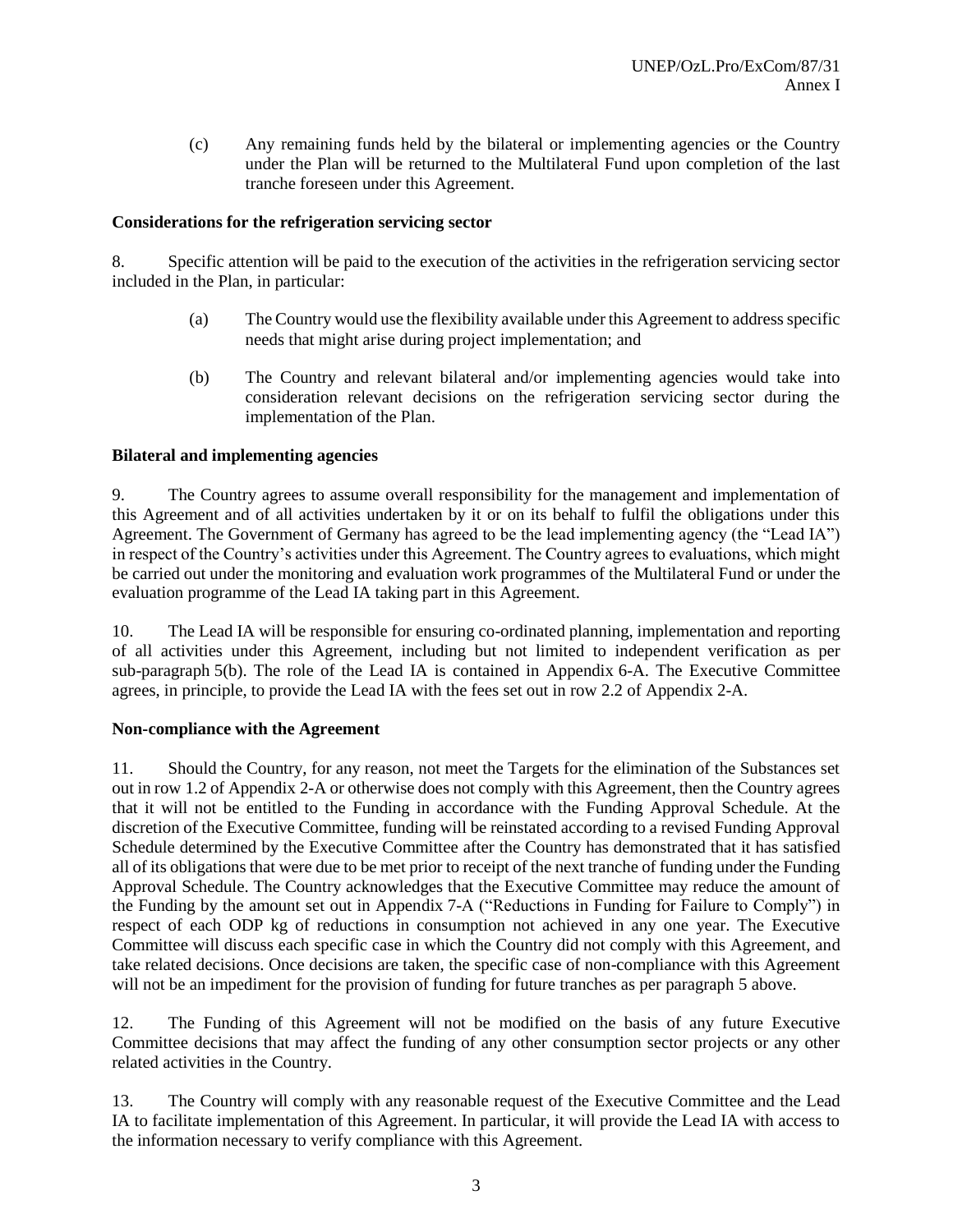### **Date of completion**

14. The completion of the Plan and the associated Agreement will take place at the end of the year following the last year for which a maximum allowable total consumption level has been specified in Appendix 2-A. Should at that time there still be activities that are outstanding, and which were foreseen in the last Tranche Implementation Plan and its subsequent revisions as per sub-paragraph 5(d) and paragraph 7, the completion of the Plan will be delayed until the end of the year following the implementation of the remaining activities. The reporting requirements as per sub-paragraphs 1(a), 1(b), 1(d), and 1(e) of Appendix 4-A will continue until the time of the completion of the Plan unless otherwise specified by the Executive Committee.

### **Validity**

15. All of the conditions set out in this Agreement are undertaken solely within the context of the Montreal Protocol and as specified in this Agreement. All terms used in this Agreement have the meaning ascribed to them in the Montreal Protocol unless otherwise defined herein.

16. This Agreement may be modified or terminated only by mutual written agreement of the Country and the Executive Committee of the Multilateral Fund.

### **APPENDICES**

### **APPENDIX 1-A: THE SUBSTANCES**

| Substance             | Annex | Group | Starting point for aggregate reductions<br>in consumption (ODP tonnes) |
|-----------------------|-------|-------|------------------------------------------------------------------------|
| <b>HCFC</b><br>$\cap$ |       |       |                                                                        |

### **APPENDIX 2-A: THE TARGETS, AND FUNDING**

| <b>Row</b> | <b>Particulars</b>                                                                                  | 2021    | 2022-<br>2023    | 2024    | 2025-<br>2026 | 2027    | 2028-<br>2029    | 2030   | <b>Total</b> |
|------------|-----------------------------------------------------------------------------------------------------|---------|------------------|---------|---------------|---------|------------------|--------|--------------|
| 1.1        | <b>Montreal Protocol</b><br>reduction schedule<br>of Annex C.<br>Group I substances<br>(ODP tonnes) | 2.28    | 2.28             | 2.28    | 1.14          | 1.14    | 1.14             | 0.00   | n/a          |
| 1.2        | Maximum<br>allowable total<br>consumption of<br>Annex C, Group I<br>substances<br>(ODP tonnes)      | 1.00    | 1.00             | 1.00    | 0.50          | 0.50    | 0.50             | 0.00   | n/a          |
| 2.1        | Lead IA (Germany)<br>agreed funding<br>$(US \$                                                      | 168,900 | $\overline{0}$   | 162,400 | $\mathbf{0}$  | 91,200  | $\boldsymbol{0}$ | 47,500 | 470,000      |
| 2.2        | Support costs for<br>Lead IA (US \$)                                                                | 21,957  | $\Omega$         | 21,112  | $\theta$      | 11,856  | $\theta$         | 6,175  | 61,100       |
| 3.1        | Total agreed<br>funding $(US \$                                                                     | 168,900 | $\mathbf{0}$     | 162,400 | $\mathbf{0}$  | 91,200  | $\mathbf{0}$     | 47,500 | 470,000      |
| 3.2        | Total support costs<br>$(US \$                                                                      | 21,957  | $\boldsymbol{0}$ | 21,112  | $\mathbf{0}$  | 11,856  | $\theta$         | 6,175  | 61,100       |
| 3.3        | Total agreed costs<br>$(US \$                                                                       | 190,857 | $\boldsymbol{0}$ | 183,512 | $\mathbf{0}$  | 103,056 | $\boldsymbol{0}$ | 53,675 | 531,100      |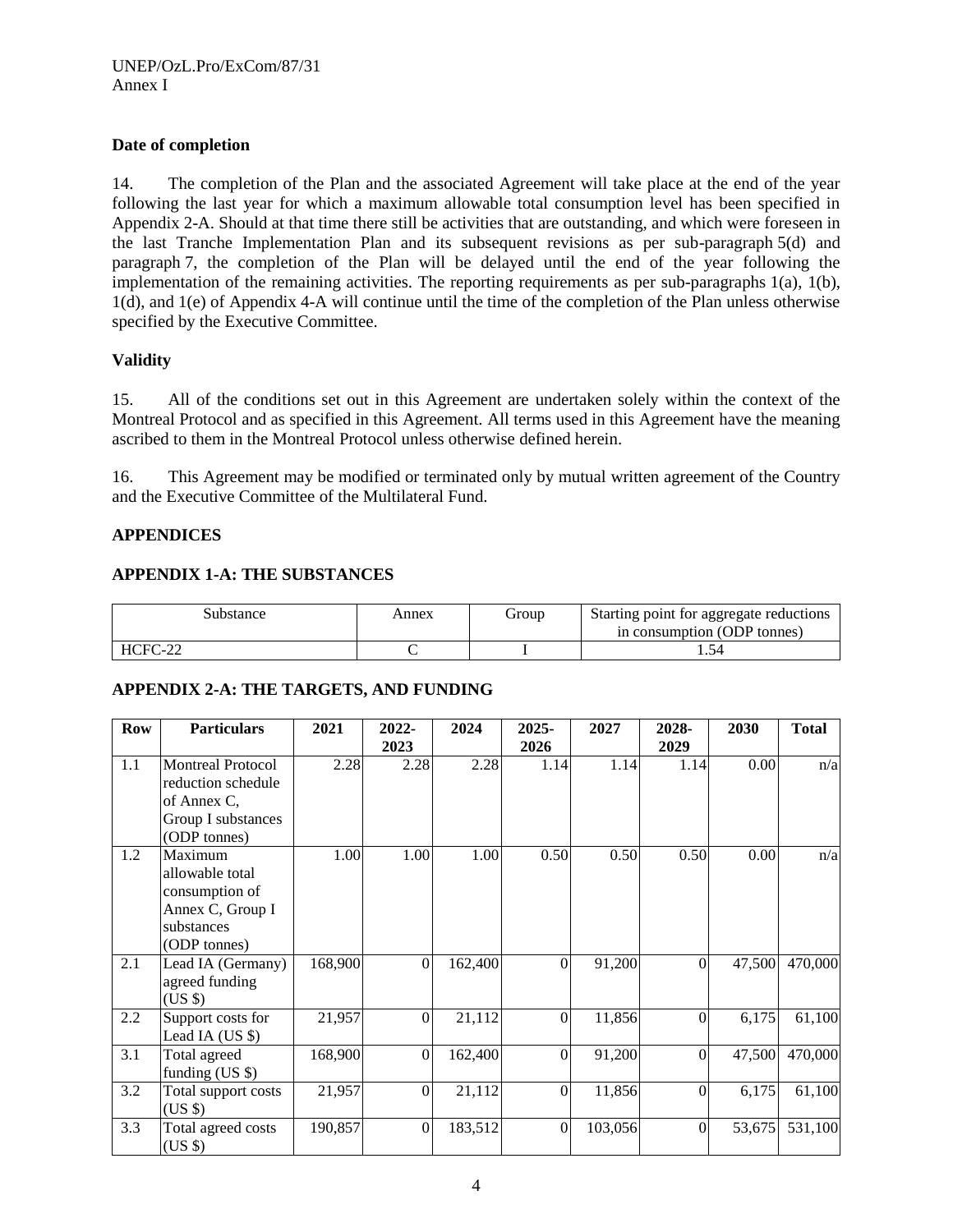| <b>Row</b> | <b>Particulars</b>                                                                       | 2021 | $2022 -$ | 2024 | $2025 -$ | 2027 | 2028- | 2030 | <b>Total</b> |
|------------|------------------------------------------------------------------------------------------|------|----------|------|----------|------|-------|------|--------------|
|            |                                                                                          |      | 2023     |      | 2026     |      | 2029  |      |              |
|            | 4.1.1 Total phase-out of HCFC-22 agreed to be achieved under this Agreement (ODP tonnes) |      |          |      |          |      |       |      | 1.00         |
|            | 4.1.2 Phase-out of HCFC-22 to be achieved in the previous stage (ODP tonnes)             |      |          |      |          |      |       |      | 0.54         |
|            | 4.1.3 Remaining eligible consumption for HCFC-22 (ODP tonnes)                            |      |          |      |          |      |       |      | 0.00         |

\*Date of completion of stage I as per stage I Agreement: 31 December 2021.

#### **APPENDIX 3-A: FUNDING APPROVAL SCHEDULE**

1. Funding for the future tranches will be considered for approval at the first meeting of the year specified in Appendix 2-A.

#### **APPENDIX 4-A: FORMAT OF TRANCHE IMPLEMENTATION REPORTS AND PLANS**

1. The submission of the Tranche Implementation Report and Plans for each tranche request will consist of five parts:

- (a) A narrative report, with data provided by tranche, describing the progress achieved since the previous report, reflecting the situation of the Country in regard to phase-out of the Substances, how the different activities contribute to it, and how they relate to each other. The report should include the amount of ODS phased out as a direct result from the implementation of activities, by substance, and the alternative technology used and the related phase-in of alternatives, to allow the Secretariat to provide to the Executive Committee information about the resulting change in climate relevant emissions. The report should further highlight successes, experiences, and challenges related to the different activities included in the Plan, reflecting any changes in the circumstances in the Country, and providing other relevant information. The report should also include information on and justification for any changes vis-à-vis the previously submitted Tranche Implementation Plan(s), such as delays, uses of the flexibility for reallocation of funds during implementation of a tranche, as provided for in paragraph 7 of this Agreement, or other changes;
- (b) An independent verification report of the Plan results and the consumption of the Substances, as per sub-paragraph 5(b) of the Agreement. If not decided otherwise by the Executive Committee, such a verification has to be provided together with each tranche request and will have to provide verification of the consumption for all relevant years as specified in sub-paragraph 5(a) of the Agreement for which a verification report has not yet been acknowledged by the Committee;
- (c) A written description of the activities to be undertaken during the period covered by the requested tranche, highlighting implementation milestones, the time of completion and the interdependence of the activities, and taking into account experiences made and progress achieved in the implementation of earlier tranches; the data in the plan will be provided by calendar year. The description should also include a reference to the overall Plan and progress achieved, as well as any possible changes to the overall Plan that are foreseen. The description should also specify and explain in detail such changes to the overall plan. This description of future activities can be submitted as a part of the same document as the narrative report under sub-paragraph (b) above;
- (d) A set of quantitative information for all Tranche Implementation Reports and Plans, submitted through an online database; and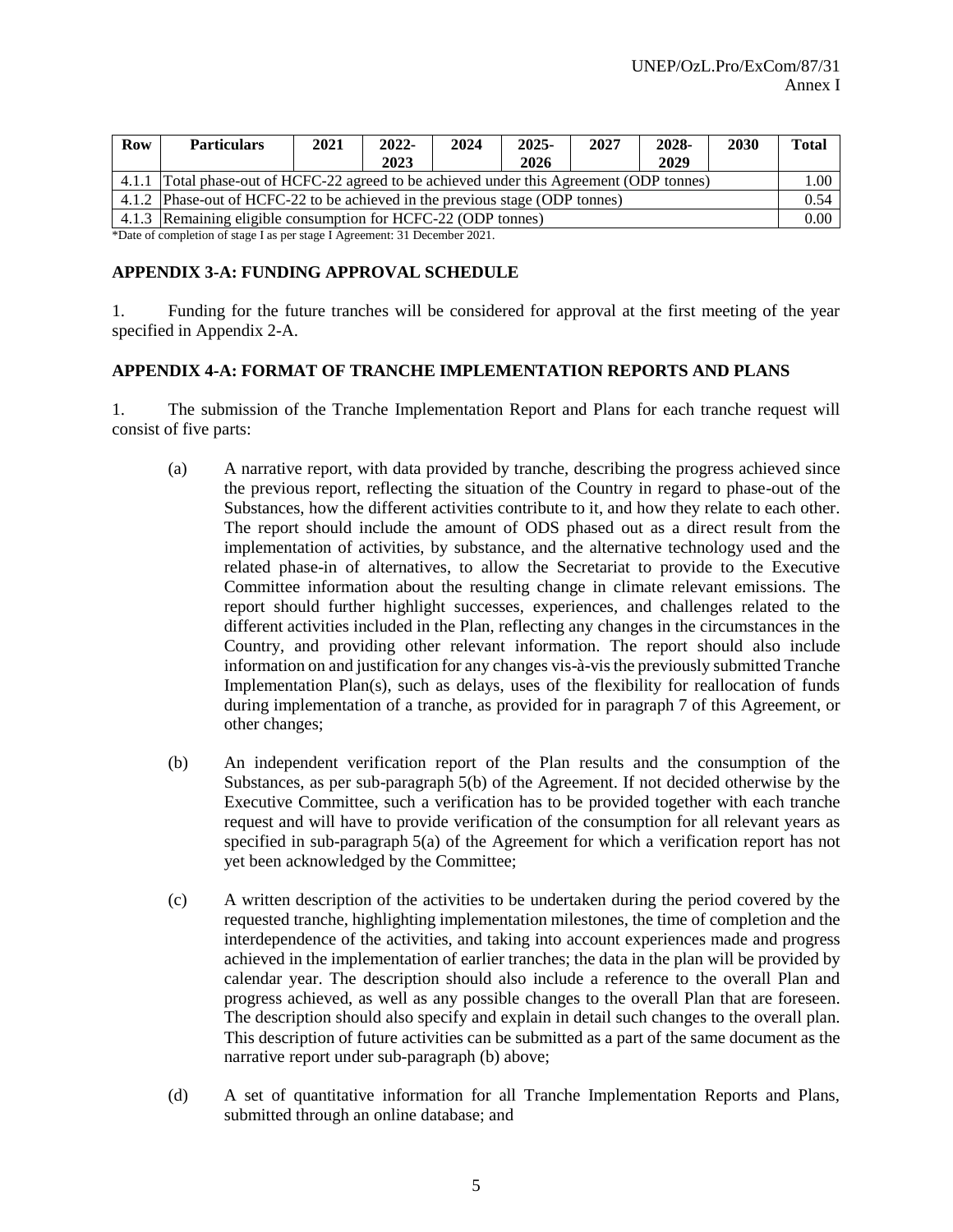(e) An Executive Summary of about five paragraphs, summarizing the information of the above sub paragraphs  $1(a)$  to  $1(d)$ .

2. In the event that in a particular year two stages of the HPMP are being implemented in parallel, the following considerations should be taken in preparing the Tranche Implementation Reports and Plans:

- (a) The Tranche Implementation Reports and Plans referred to as part of this Agreement, will exclusively refer to activities and funds covered by this Agreement; and
- (b) If the stages under implementation have different HCFC consumption targets under Appendix 2-A of each Agreement in a particular year, the lower HCFC consumption target will be used as reference for compliance with these Agreements and will be the basis for the independent verification.

#### **APPENDIX 5-A: MONITORING INSTITUTIONS AND ROLES**

1. The monitoring of the project activities and its compliance obligations will be carried out jointly by the national ozone unit (NOU) of the Country and the Lead IA as was the case under stage I. The NOU takes the responsibility of monitoring the activity implementation on the ground. The NOU is also tasked with ensuring that there is regular and continuous dialogue with the stakeholders to ensure that the activities are being conducted in line with the needs of the specific stakeholders expected to benefit from the activity and ensuring that the phase-out obligations can therefore be met.

### **APPENDIX 6-A: ROLE OF THE LEAD IMPLEMENTING AGENCY**

- 1. The Lead IA will be responsible for a range of activities, including at least the following:
	- (a) Ensuring performance and financial verification in accordance with this Agreement and with its specific internal procedures and requirements as set out in the Country's HPMP;
	- (b) Assisting the Country in preparation of the Tranche Implementation Reports and Plans as per Appendix 4-A;
	- (c) Providing independent verification to the Executive Committee that the Targets have been met and associated tranche activities have been completed as indicated in the Tranche Implementation Plan consistent with Appendix 4-A;
	- (d) Ensuring that the experiences and progress is reflected in updates of the overall plan and in future Tranche Implementation Plans consistent with sub-paragraphs  $1(c)$  and  $1(d)$  of Appendix 4-A;
	- (e) Fulfilling the reporting requirements for the Tranche Implementation Reports and Plans and the overall plan as specified in Appendix 4-A for submission to the Executive Committee;
	- (f) In the event that the last funding tranche is requested one or more years prior to the last year for which a consumption target had been established, annual tranche implementation reports and, where applicable, verification reports on the current stage of the Plan should be submitted until all activities foreseen had been completed and HCFC consumption targets had been met;
	- (g) Ensuring that appropriate independent technical experts carry out the technical reviews;